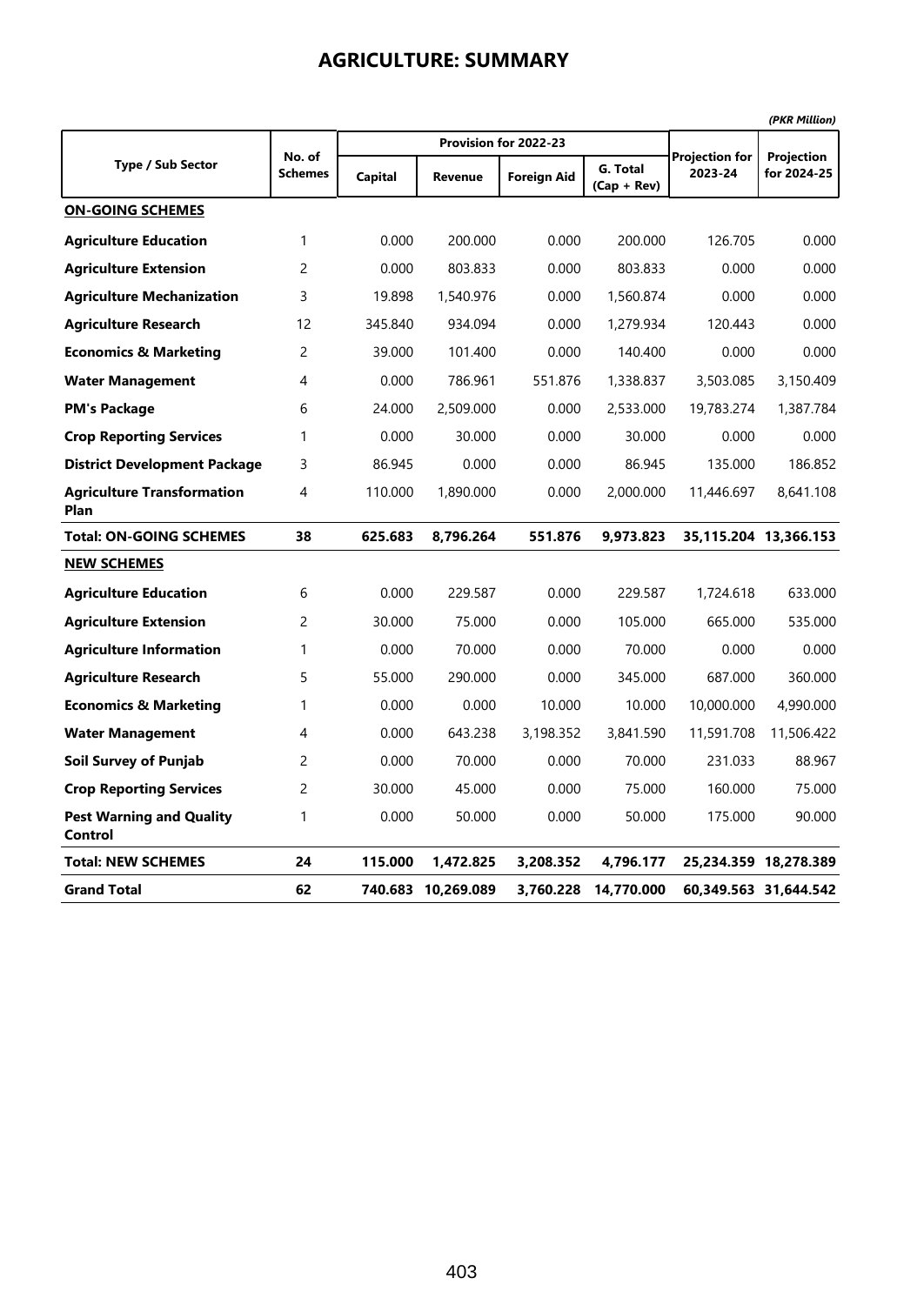|              |                                                                                                                                                                                                                                                                                                       |           |                         |        |                       |                               |                         |         | (PKR Million)                      |
|--------------|-------------------------------------------------------------------------------------------------------------------------------------------------------------------------------------------------------------------------------------------------------------------------------------------------------|-----------|-------------------------|--------|-----------------------|-------------------------------|-------------------------|---------|------------------------------------|
| <b>GS</b>    | <b>Scheme Information</b>                                                                                                                                                                                                                                                                             | Est. Cost | Accum.                  |        | Provision for 2022-23 |                               | <b>MTDF Projections</b> |         | <b>Throw fwd</b>                   |
| No           | Scheme ID / Approval Date / Location                                                                                                                                                                                                                                                                  |           | Exp.<br><b>June, 22</b> | Cap.   | Rev.                  | <b>G.Total</b><br>(Cap.+Rev.) | 2023-24                 | 2024-25 | <b>Beyond</b><br><b>June, 2025</b> |
| $\mathbf{1}$ | $\mathbf{2}$                                                                                                                                                                                                                                                                                          | 3         | 4                       | 5      | 6                     | $\overline{7}$                | 8                       | 9       | 10                                 |
|              | <b>ON-GOING SCHEMES</b>                                                                                                                                                                                                                                                                               |           |                         |        |                       |                               |                         |         |                                    |
|              | <b>Agriculture Education</b>                                                                                                                                                                                                                                                                          |           |                         |        |                       |                               |                         |         |                                    |
| 4358         | <b>National Crop Genomics and Speed</b><br><b>Breeding Centre for Agriculture</b><br>Sustainability (2021-22 to 2023-24)<br>(Smart DLI 2)<br>01242100971 / 10-09-2021 / Multan                                                                                                                        | 450.000   | 123.295                 | 0.000  | 200.000               | 200.000                       | 126.705                 | 0.000   | 0.000                              |
|              | <b>Total: Agriculture Education</b>                                                                                                                                                                                                                                                                   | 450.000   | 123.295                 | 0.000  | 200.000               | 200.000                       | 126.705                 | 0.000   | 0.000                              |
|              | <b>Agriculture Extension</b>                                                                                                                                                                                                                                                                          |           |                         |        |                       |                               |                         |         |                                    |
| 4359         | <b>Extension Service 2.0 Farmer</b><br><b>Facilitation through Modernized</b><br>Extension (2015-16 to 2022-23)<br>01371500997 / 11-08-2015 / Punjab                                                                                                                                                  | 3,817.771 | 2,981.752               | 0.000  | 580.000               | 580.000                       | 0.000                   | 0.000   | 0.000                              |
| 4360         | Promotion of fruits production in Punjab<br>through provision of certified plants<br>(2019-20 to 2022-23)<br>01371900967 / 26-02-2020 / Punjab                                                                                                                                                        | 360.333   | 141.836                 | 0.000  | 223.833               | 223.833                       | 0.000                   | 0.000   | 0.000                              |
|              | <b>Total: Agriculture Extension</b>                                                                                                                                                                                                                                                                   | 4,178.104 | 3,123.588               | 0.000  | 803.833               | 803.833                       | 0.000                   | 0.000   | 0.000                              |
|              | <b>Agriculture Mechanization</b>                                                                                                                                                                                                                                                                      |           |                         |        |                       |                               |                         |         |                                    |
| 4361         | Rehabilitation of Old Bulldozers for<br>Sustainable Land Development Work to<br>Ensure Food Security (2021-2022 to<br>2022-23)<br>01372100585 / 21-09-2021 / Punjab                                                                                                                                   | 1,200.000 | 197.400                 | 0.000  | 1,002.630             | 1,002.630                     | 0.000                   | 0.000   | 0.000                              |
| 4362         | <b>Development of Groundwater Resources</b><br>with 3d-ERM & Geo-Logging<br><b>Technology (Smart DLI 11) (2021-2022</b><br>to 2022-23)<br>01372100587 / 02-08-2021 / Punjab                                                                                                                           | 293.705   | 45.600                  | 0.000  | 248.135               | 248.135                       | 0.000                   | 0.000   | 0.000                              |
| 4363         | Strengthening of AMRI Research and<br>Development capabilities in<br>collaboration with UAF for Fabrication of<br>cost effective and efficient small<br>agriculture implements for small farmers<br>(Smart DLI 2) (2019-20 to 2022-23)<br>01242000946 / 01-12-2020 /<br>Bahawalpur Faisalabad, Multan | 471.006   | 169.424                 | 19.898 | 290.211               | 310.109                       | 0.000                   | 0.000   | 0.000                              |
|              | <b>Total: Agriculture Mechanization</b>                                                                                                                                                                                                                                                               | 1,964.711 | 412.424                 | 19.898 | 1,540.976             | 1,560.874                     | 0.000                   | 0.000   | 0.000                              |
|              | <b>Agriculture Research</b>                                                                                                                                                                                                                                                                           |           |                         |        |                       |                               |                         |         |                                    |
| 4364         | Upgradation of AARI Infrastructure,<br>Faisalabad (SMART, DLI-2) (2017-18 to<br>2022-23)<br>01091700078 / 19-07-2017 / Faisalabad                                                                                                                                                                     | 312.174   | 292.921                 | 19.253 | 0.000                 | 19.253                        | 0.000                   | 0.000   | 0.000                              |
| 4365         | Strengthening of Cotton Research in<br>Southern Punjab through Establishment<br>of Cotton Research Sub-Station,<br>Rajanpur (2019-20 to 2022-23) (<br>SMART, DLI-2)<br>01071900890 / 03-12-2019 / Rajanpur                                                                                            | 216.720   | 151.169                 | 35.294 | 19.839                | 55.133                        | 0.000                   | 0.000   | 0.000                              |
| 4366         | Research & Development on Fruit Crops<br>in South Punjab through Establishment<br>of Fruit Research Institute at Bahawalpur<br>(Smart DLI 2, 4b) (2021-22 to 2023-24)<br>01372100949 / 02-08-2021 /<br>Bahawalpur                                                                                     | 162.052   | 45.240                  | 58.912 | 31.348                | 90.260                        | 24.500                  | 0.000   | 0.000                              |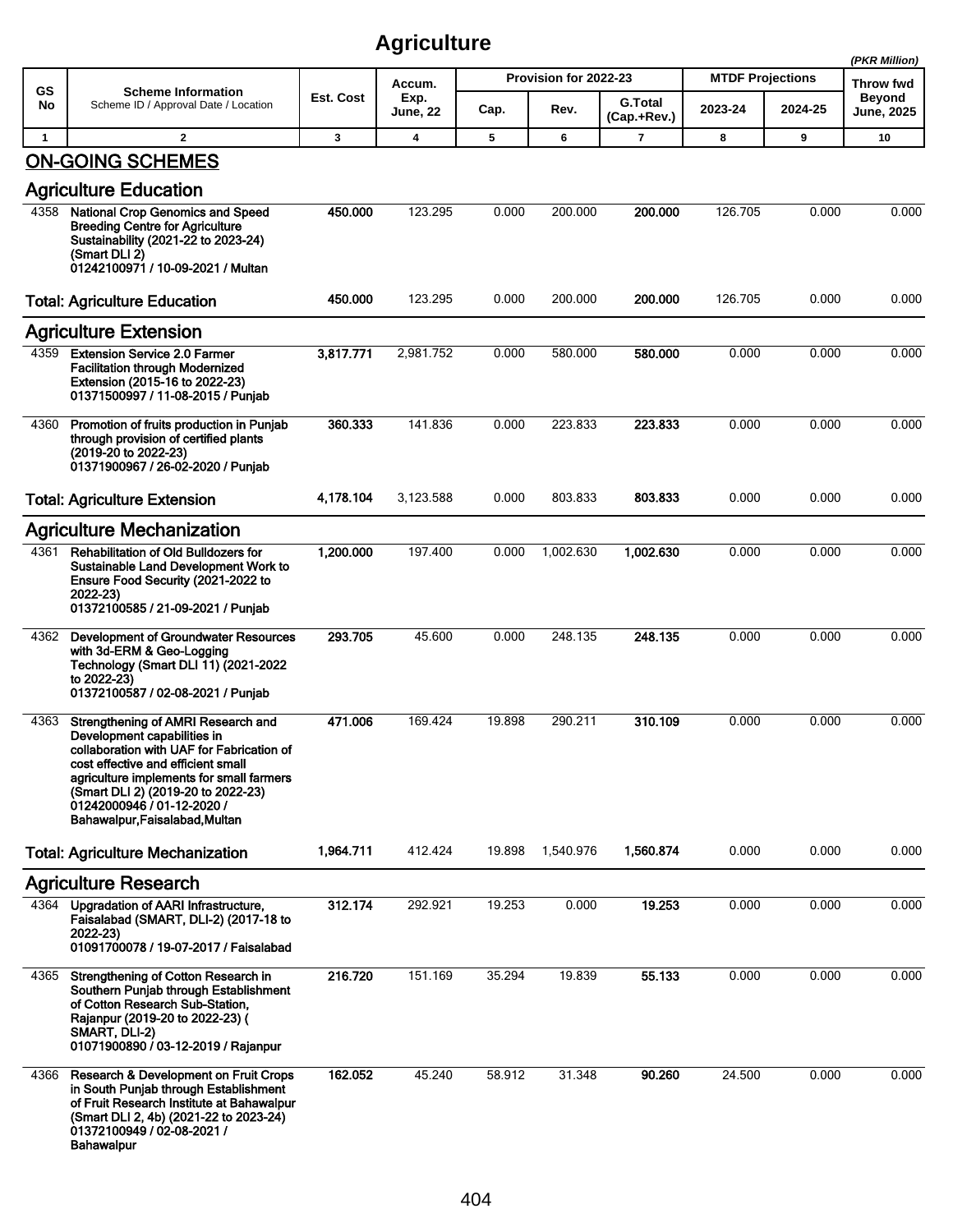|              |                                                                                                                                                                                                                                                                                      |           |                 |         |                       |                               |                         |           | (PKR Million)              |
|--------------|--------------------------------------------------------------------------------------------------------------------------------------------------------------------------------------------------------------------------------------------------------------------------------------|-----------|-----------------|---------|-----------------------|-------------------------------|-------------------------|-----------|----------------------------|
| GS           | <b>Scheme Information</b>                                                                                                                                                                                                                                                            | Est. Cost | Accum.<br>Exp.  |         | Provision for 2022-23 |                               | <b>MTDF Projections</b> |           | Throw fwd<br><b>Beyond</b> |
| No           | Scheme ID / Approval Date / Location                                                                                                                                                                                                                                                 |           | <b>June, 22</b> | Cap.    | Rev.                  | <b>G.Total</b><br>(Cap.+Rev.) | 2023-24                 | 2024-25   | June, 2025                 |
| $\mathbf{1}$ | $\overline{2}$                                                                                                                                                                                                                                                                       | 3         | 4               | 5       | 6                     | $\overline{7}$                | 8                       | 9         | 10                         |
| 4367         | <b>Establishment of Mango Research</b><br>Station, Rahim Yar Khan (Smart DLI 2 &<br>4b) (2021-22 to 2023-24)<br>01032100948 / 09-08-2021 / Rahim Yar<br>Khan                                                                                                                         | 200.000   | 0.000           | 64.057  | 40.000                | 104.057                       | 95.943                  | 0.000     | 0.000                      |
| 4368         | <b>Strengthening of Analytical Capabilities</b><br>of Pesticide Quality Control Labs in<br>Punjab (Smart DLI 2) (2021-22 to 2022-<br>23)<br>01372100923 / 02-08-2021 / Punjab                                                                                                        | 178.800   | 50.000          | 0.000   | 128.800               | 128.800                       | 0.000                   | 0.000     | 0.000                      |
| 4369         | <b>Capacity Development of Officers and</b><br>Scientists of Research Wing of Agri.<br>Department (Smart DLI 2) (2021-22 to<br>2022-23)<br>01372100928 / 02-08-2021 / Punjab                                                                                                         | 100.000   | 0.340           | 0.000   | 99.660                | 99.660                        | 0.000                   | 0.000     | 0.000                      |
| 4370         | <b>Establishment of Foundation Seed Cell</b><br>to Strengthen the Seed Production<br>Facilities at Research Institute of Punjab<br>(Smart DLI 2, 4b) (2021-22 to 2022-23)<br>01372100929 / 09-08-2021 / Punjab                                                                       | 389.062   | 98.254          | 0.000   | 290.808               | 290.808                       | 0.000                   | 0.000     | 0.000                      |
| 4371         | Provision of Laboratory Equipment and<br>Field Machinery to Institutes of<br><b>Research Wing of Agriculture</b><br>Department (Smart DLI 2) (2021-22 To<br>2022-23)<br>01372100932 / 02-08-2021 / Punjab                                                                            | 200.000   | 99.541          | 0.000   | 99.890                | 99.890                        | 0.000                   | 0.000     | 0.000                      |
| 4372         | <b>Establishment of Centre of Excellence</b><br>for Olive Research and Training<br>(CEFORT) at Barani Agriculture<br>Research Institute Chakwal (Smart DLI<br>2, 4b)(2019-20 to 2022-23)<br>01381800097 / 11-06-2019 /<br>Attock, Chakwal, Jhelum, Khushab, Mianw<br>ali, Rawalpindi | 283.121   | 197.893         | 7.000   | 46.113                | 53.113                        | 0.000                   | 0.000     | 0.000                      |
| 4373         | Development of hybrid and OPVs in<br><b>Vegetables Resilient to Climate Change</b><br>(2019-20 to 2022-23) (SMART,<br>DLI-2,11)<br>01381900887 / 31-05-2018 /<br>Layyah, Sahiwal                                                                                                     | 305.567   | 196.885         | 0.000   | 56.000                | 56,000                        | 0.000                   | 0.000     | 0.000                      |
| 4374         | Improvement of Research Infrastructure<br>at Institutes of Research Wing of<br><b>Agriculture Department (Smart DLI 2)</b><br>(2021-22 to 2022-23)<br>01382100925 / 02-08-2021 /<br>Bhakkar, Chakwal, Faisalabad, Multan, Pa<br>kpattan, Sahiwal, Sargodha, Sheikhupura              | 359.075   | 130.418         | 149.080 | 80.000                | 229.080                       | 0.000                   | 0.000     | 0.000                      |
| 4375         | <b>Exchange and Development of Fodder</b><br>Germplasm Resistant to Biotic and<br>Abiotic Stresses (Smart DLI 2) (2021-22<br>to 2022-23)<br>01382106760 / 02-08-2021 /<br>Bahawalpur, Rahim Yar Khan, Sargodha                                                                       | 104.199   | 49.959          | 12.244  | 41.636                | 53.880                        | 0.000                   | 0.000     | 0.000                      |
|              | <b>Total: Agriculture Research</b>                                                                                                                                                                                                                                                   | 2,810.770 | 1,312.620       | 345.840 | 934.094               | 1,279.934                     | 120.443                 | 0.000     | 0.000                      |
|              | <b>Agriculture Transformation Plan</b>                                                                                                                                                                                                                                               |           |                 |         |                       |                               |                         |           |                            |
| 4376         | Promotion of Mechanized Agriculture for<br><b>Increasing Crop Productivity (Smart DLI</b><br>4b) (2021-22 to 2025-26)<br>01372107861 / 10-09-2021 / Punjab                                                                                                                           | 9,987.800 | 1,340.500       | 0.000   | 500.000               | 500.000                       | 1,965.847               | 1,964.982 | 4,216.471                  |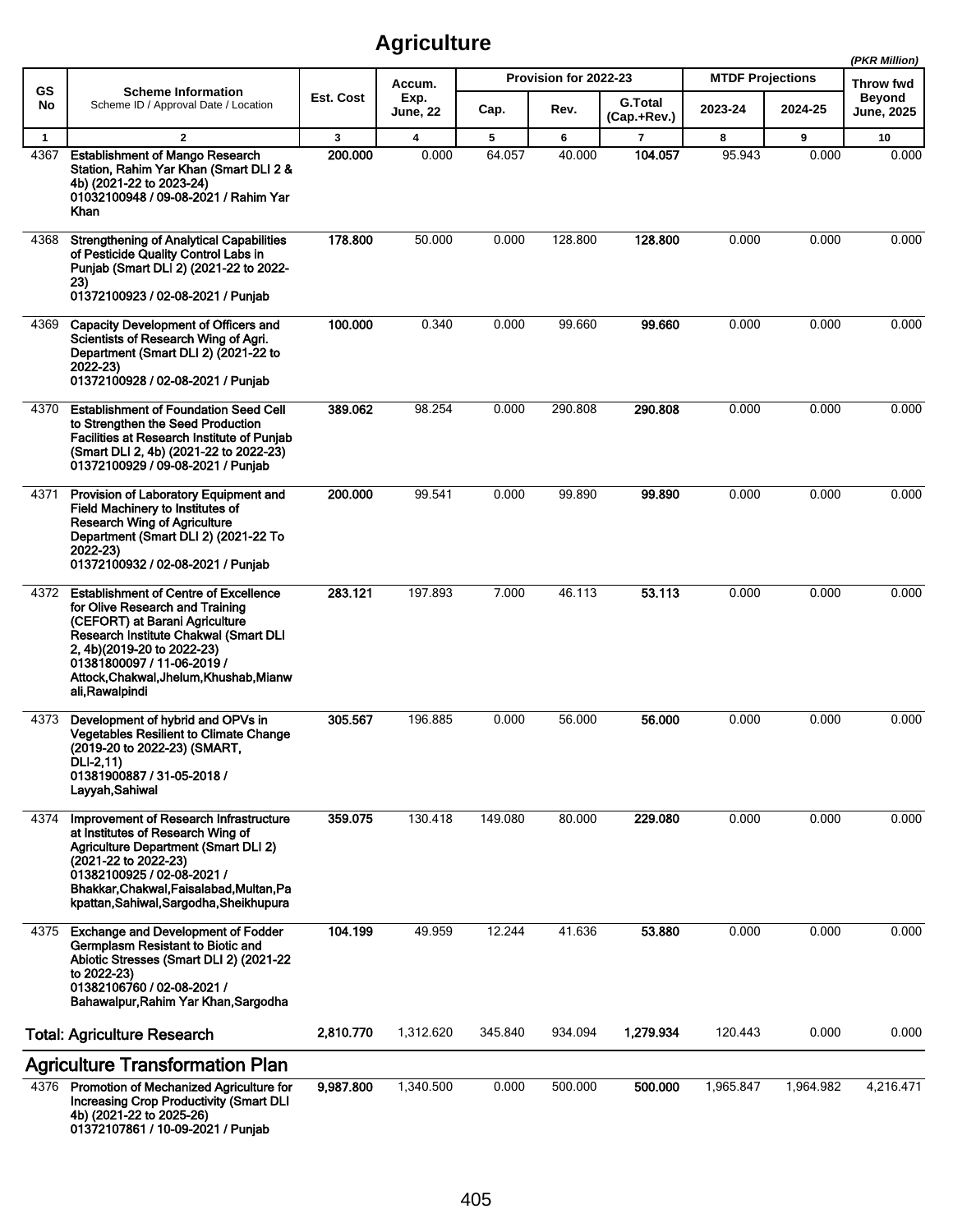|              |                                                                                                                                                                                                              |            |                         |         |                       |                               |                         |           | (PKR Million)                      |
|--------------|--------------------------------------------------------------------------------------------------------------------------------------------------------------------------------------------------------------|------------|-------------------------|---------|-----------------------|-------------------------------|-------------------------|-----------|------------------------------------|
| <b>GS</b>    | <b>Scheme Information</b>                                                                                                                                                                                    |            | Accum.                  |         | Provision for 2022-23 |                               | <b>MTDF Projections</b> |           | Throw fwd                          |
| No           | Scheme ID / Approval Date / Location                                                                                                                                                                         | Est. Cost  | Exp.<br><b>June, 22</b> | Cap.    | Rev.                  | <b>G.Total</b><br>(Cap.+Rev.) | 2023-24                 | 2024-25   | <b>Beyond</b><br><b>June, 2025</b> |
| $\mathbf{1}$ | $\overline{2}$                                                                                                                                                                                               | 3          | 4                       | 5       | 6                     | $\overline{7}$                | 8                       | 9         | 10                                 |
| 4377         | <b>Privatization of Agriculture Extension</b><br>services to Enhance the Service<br>Delivery (2021-22 to 2023-24)<br>01372107862 / 29-10-2021 / Punjab                                                       | 9,684.700  | 122.763                 | 10.000  | 490.000               | 500.000                       | 4,313.685               | 4,748.252 | 0.000                              |
| 4378         | <b>Program for Quality Seed Production</b><br>and Dissemination (Smart DLI 4b) (2021<br>$-22$ to $2025-26$ )<br>01372107863 / 01-09-2021 / Punjab                                                            | 1,994.090  | 617.227                 | 0.000   | 500.000               | 500.000                       | 245.119                 | 157.021   | 474.723                            |
| 4379         | <b>Establishment of Centres of Excellence</b><br>for Wheat, Rice, Sugarcane, Maize &<br>Millets (Smart DLI 2) (2021-22 to 2023-<br>24)<br>01382107859 / 15-10-2021 /<br>Faisalabad, Sahiwal, Sheikhupura     | 7,520.029  | 327.130                 | 100.000 | 400.000               | 500.000                       | 4,922.046               | 1,770.853 | 0.000                              |
|              | <b>Total: Agriculture Transformation Plan</b>                                                                                                                                                                | 29,186.619 | 2,407.620               | 110.000 | 1,890.000             | 2,000.000                     | 11,446.697              | 8,641.108 | 4,691.194                          |
|              | <b>Crop Reporting Services</b>                                                                                                                                                                               |            |                         |         |                       |                               |                         |           |                                    |
| 4380         | <b>Upgradation of GIS-Remote Sensing</b><br>Based Crops' Estimates & Strengthening<br>of Area Frame Sampling Methodology in<br>Punjab (2021-22 to 2022-23)<br>01372100888 / 05-08-2021 / Punjab              | 50.000     | 20.000                  | 0.000   | 30.000                | 30.000                        | 0.000                   | 0.000     | 0.000                              |
|              | <b>Total: Crop Reporting Services</b>                                                                                                                                                                        | 50,000     | 20.000                  | 0.000   | 30.000                | 30.000                        | 0.000                   | 0.000     | 0.000                              |
|              | <b>District Development Package</b>                                                                                                                                                                          |            |                         |         |                       |                               |                         |           |                                    |
| 4381         | Shifting of Fruit & Vegetable Market,<br>Tehsil Mian Channu (2021-22 to 2023-<br>24)<br>01222105227 / 09-08-2021 / Khanewal                                                                                  | 223.852    | 55.000                  | 19.000  | 0.000                 | 19.000                        | 75.000                  | 74.852    | 0.000                              |
| 4382         | Shifting of Grain Market, Tehsil Mian<br>Channu (2021-22 to 2023-24)<br>01222105231 / 09-08-2021 / Khanewal                                                                                                  | 300.000    | 90.000                  | 38.000  | 0.000                 | 38.000                        | 60.000                  | 112.000   | 0.000                              |
| 4383         | <b>Construction of Ghalla Mandi in Alipur</b><br>Muzaffargarh (2021-22 to 2022-23)<br>01062106878 / 09-08-2021 /<br>Muzaffargarh                                                                             | 49.945     | 18.055                  | 29.945  | 0.000                 | 29.945                        | 0.000                   | 0.000     | 0.000                              |
|              | <b>Total: District Development Package</b>                                                                                                                                                                   | 573.797    | 163.055                 | 86.945  | 0.000                 | 86.945                        | 135.000                 | 186.852   | 0.000                              |
|              | <b>Economics &amp; Marketing</b>                                                                                                                                                                             |            |                         |         |                       |                               |                         |           |                                    |
| 4384         | <b>Establishment of Model Farms Linked</b><br>with Improved Supply Chain and Value<br>Addition (2016-17 to 2022-23) (SMART,<br>DLI-4b)<br>01371603570 / 01-07-2016 / Punjab                                  | 2,177.942  | 1,140.266               | 0.000   | 100.000               | 100.000                       | 0.000                   | 0.000     | 0.000                              |
| 4385         | Provision of Missing Infrastructure in 10<br><b>Agriculture Produce Markets.</b><br>01371900960 / 19-09-2019 /<br>Bahawalnagar, Faisalabad, Jhang, Khane<br>wal, Multan, Pakpattan, Rahim Yar<br>Khan Vehari | 204.144    | 163.344                 | 39.000  | 1.400                 | 40.400                        | 0.000                   | 0.000     | 0.000                              |
|              | <b>Total: Economics &amp; Marketing</b>                                                                                                                                                                      | 2,382.086  | 1,303.610               | 39.000  | 101.400               | 140.400                       | 0.000                   | 0.000     | 0.000                              |
|              | <b>PM's Package</b>                                                                                                                                                                                          |            |                         |         |                       |                               |                         |           |                                    |
| 4386         | National Program for Improvement of<br>Watercourses in Pakistan Phase-II<br>(2019-20 to 2023-24) (SMART, DLI-11)<br>01371900394 / 29-08-2019 / Punjab                                                        | 18,333.054 | 10,349.201              | 0.000   | 1,000.000             | 1,000.000                     | 6,983.853               | 0.000     | 0.000                              |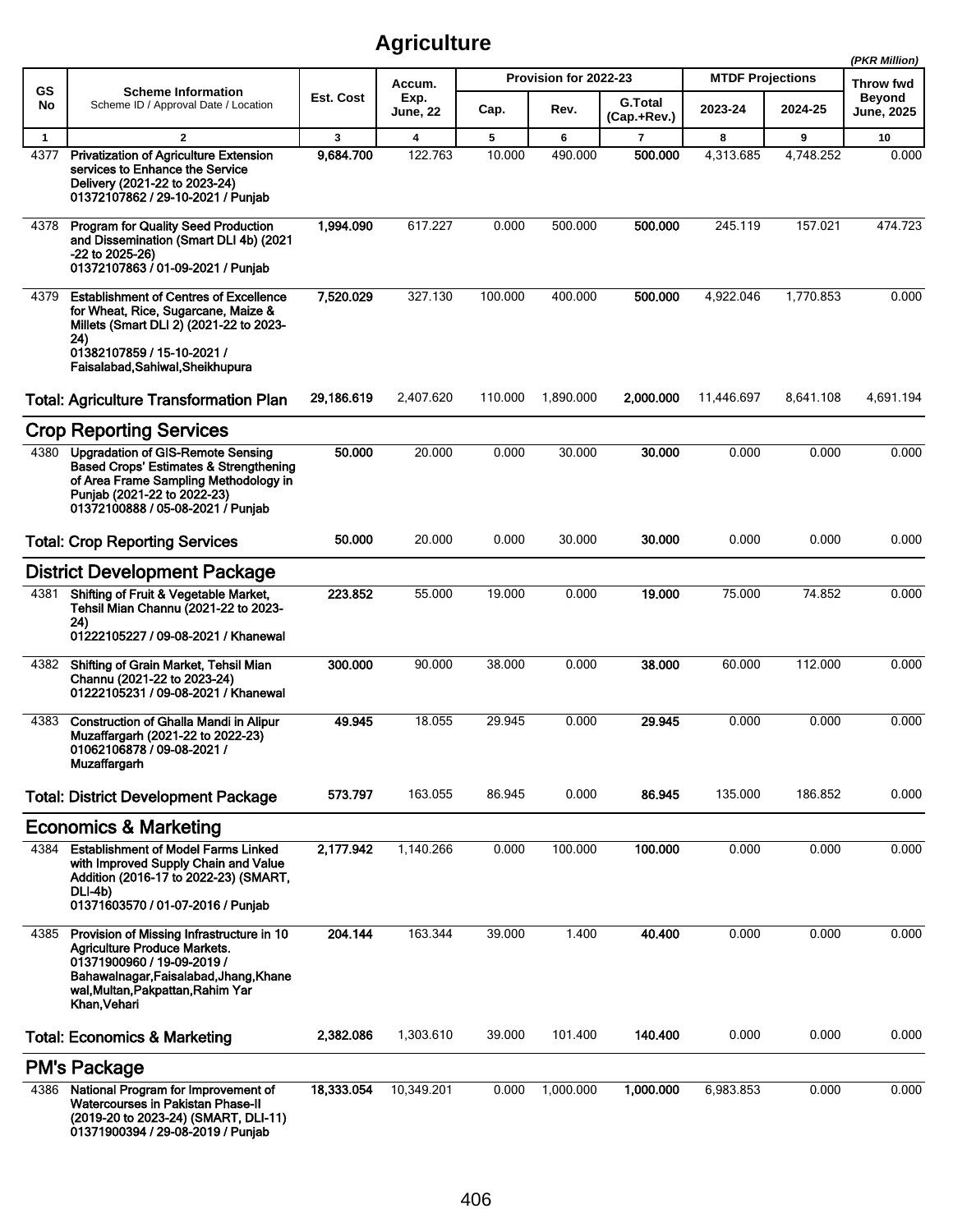|              |                                                                                                                                                                                                                                                                                                                                                |             |                         |                |                       |                               |                         |            | (PKR Million)              |
|--------------|------------------------------------------------------------------------------------------------------------------------------------------------------------------------------------------------------------------------------------------------------------------------------------------------------------------------------------------------|-------------|-------------------------|----------------|-----------------------|-------------------------------|-------------------------|------------|----------------------------|
| GS           | <b>Scheme Information</b>                                                                                                                                                                                                                                                                                                                      |             | Accum.                  |                | Provision for 2022-23 |                               | <b>MTDF Projections</b> |            | <b>Throw fwd</b><br>Beyond |
| No           | Scheme ID / Approval Date / Location                                                                                                                                                                                                                                                                                                           | Est. Cost   | Exp.<br><b>June, 22</b> | Cap.           | Rev.                  | <b>G.Total</b><br>(Cap.+Rev.) | 2023-24                 | 2024-25    | <b>June, 2025</b>          |
| $\mathbf{1}$ | $\overline{2}$                                                                                                                                                                                                                                                                                                                                 | 3           | 4                       | 5              | 6                     | 7                             | 8                       | 9          | 10                         |
| 4387         | National Oil Seed Enhancement<br>Program (2019-20 to 2023-24) (SMART,<br>DLI-4b)<br>01371900961 / 29-08-2019 / Punjab                                                                                                                                                                                                                          | 3,116.817   | 1,162.954               | 0.000          | 700.000               | 700.000                       | 1,253.863               | 0.000      | 0.000                      |
| 4388         | <b>National Program For Enhancing</b><br><b>Profitability Through Increasing</b><br>Productivity Of Wheat (2019-20 to 2023-<br>24)<br>01371900962 / 29-08-2019 / Punjab                                                                                                                                                                        | 9,445.912   | 2.298.034               | 0.000          | 350.000               | 350.000                       | 6,797.878               | 0.000      | 0.000                      |
| 4389         | <b>National Program for Productivity</b><br>Enhancement of Sugarcane (2019-20 to<br>2023-24)<br>01371900964 / 29-08-2019 / Punjab                                                                                                                                                                                                              | 1,783.900   | 375.231                 | 0.000          | 38.000                | 38.000                        | 320.690                 | 1,049.979  | 0.000                      |
| 4390         | <b>National Program for Enhancing</b><br><b>Command Area in Barani Areas of</b><br>Pakistan(SMART, DLI-11) (2019-20 to<br>2024-25)<br>01381900529 / 26-03-2020 /<br>Attock, Bhakkar, Chakwal, Dera Ghazi<br>Khan, Gujrat, Jhelum, Khushab, Layyah, Mi<br>anwali, Narowal, Rajanpur, Rawalpindi, Sia<br>Ikot                                    | 1,592.926   | 426.881                 | 20.000         | 170.000               | 190.000                       | 976.045                 | 337.805    | 0.000                      |
| 4391         | <b>National Program For Enhancing</b><br><b>Profitability Through Increasing</b><br>Productivity Of Rice (2019-20 to 2023-<br>24)<br>01371900963 / 29-08-2019 /<br>Bahawalnagar, Chiniot, Faisalabad, Gujra<br>nwala, Gujrat, Hafizabad, Jhang, Kasur, La<br>hore, Mandi Bahauddin, Nankana<br>Sahib, Narowal, Okara, Sheikhupura, Sialk<br>ot | 4,830.760   | 1,124.815               | 4.000          | 251.000               | 255.000                       | 3,450.945               | 0.000      | 0.000                      |
|              | <b>Total: PM's Package</b>                                                                                                                                                                                                                                                                                                                     | 39,103.369  | 15,737.116              | 24.000         | 2,509.000             | 2,533.000                     | 19,783.274              | 1,387.784  | 0.000                      |
|              | <b>Water Management</b>                                                                                                                                                                                                                                                                                                                        |             |                         |                |                       |                               |                         |            |                            |
| 4392         | <b>Promotion of High Value Agriculture</b><br>through Solarization of Drip & Sprinkler<br>Irrigation Systems-Revised (SMART,<br>DLI-4b) (2019-20 to 2022-23)<br>01371900933 / 24-09-2019 / Punjab                                                                                                                                              | 1,928.579   | 1,397.362               | 0.000          | 530.952               | 530.952                       | 0.000                   | 0.000      | 0.000                      |
| 4393         | <b>Pilot Testing of Innovative Technologies</b><br>to Improve Water Use Efficiency.<br>(SMART, DLI-11) (2019-20 to 2022-23)<br>01371900937 / 08-08-2019 / Punjab                                                                                                                                                                               | 50.880      | 30.066                  | 0.000          | 11.597                | 11.597                        | 0.000                   | 0.000      | 0.000                      |
| 4394         | Transforming the Indus Basin with<br><b>Climate Resilient Agriculture and</b><br><b>Climate-Smart Water Management</b><br>(2022-23 to 2026-27) (FAO Assisted)<br>01382000795 / 26-10-2021 / Dera Ghazi<br>Khan, Khanewal, Lodhran, Multan, Muzaffa<br>rgarh                                                                                    | 1,275.000   | 0.000                   | 0.000          | 174.000               | 174.000                       | 225.190                 | 223.940    | 651.870                    |
| 4395         | <b>Command Area Development (CAD)</b>                                                                                                                                                                                                                                                                                                          | 17,088.190  | 0.000                   | 0.000          | 622.288               | 622.288                       | 3,277.895               | 2,926.469  | 10,261.538                 |
|              | <b>Component of Greater Thal Canal (GTC)</b><br>Project (Phase-II) (2021-22 to 2026-27)<br>01382102562 / 06-07-2021 /<br>Bhakkar, Khushab, Layyah                                                                                                                                                                                              |             | Local:<br>Foreign:      | 0.000<br>0.000 | 70.412<br>551.876     | 70.412<br>551.876             |                         |            |                            |
|              | <b>Total: Water Management</b>                                                                                                                                                                                                                                                                                                                 | 20,342.649  | 1,427.428               | 0.000          | 1,338.837             | 1,338.837                     | 3,503.085               | 3,150.409  | 10,913.408                 |
|              | <b>Total: ON-GOING SCHEMES</b>                                                                                                                                                                                                                                                                                                                 | 101,042.105 | 26,030.756              | 625.683        | 9,348.140             | 9,973.823                     | 35,115.204              | 13,366.153 | 15,604.602                 |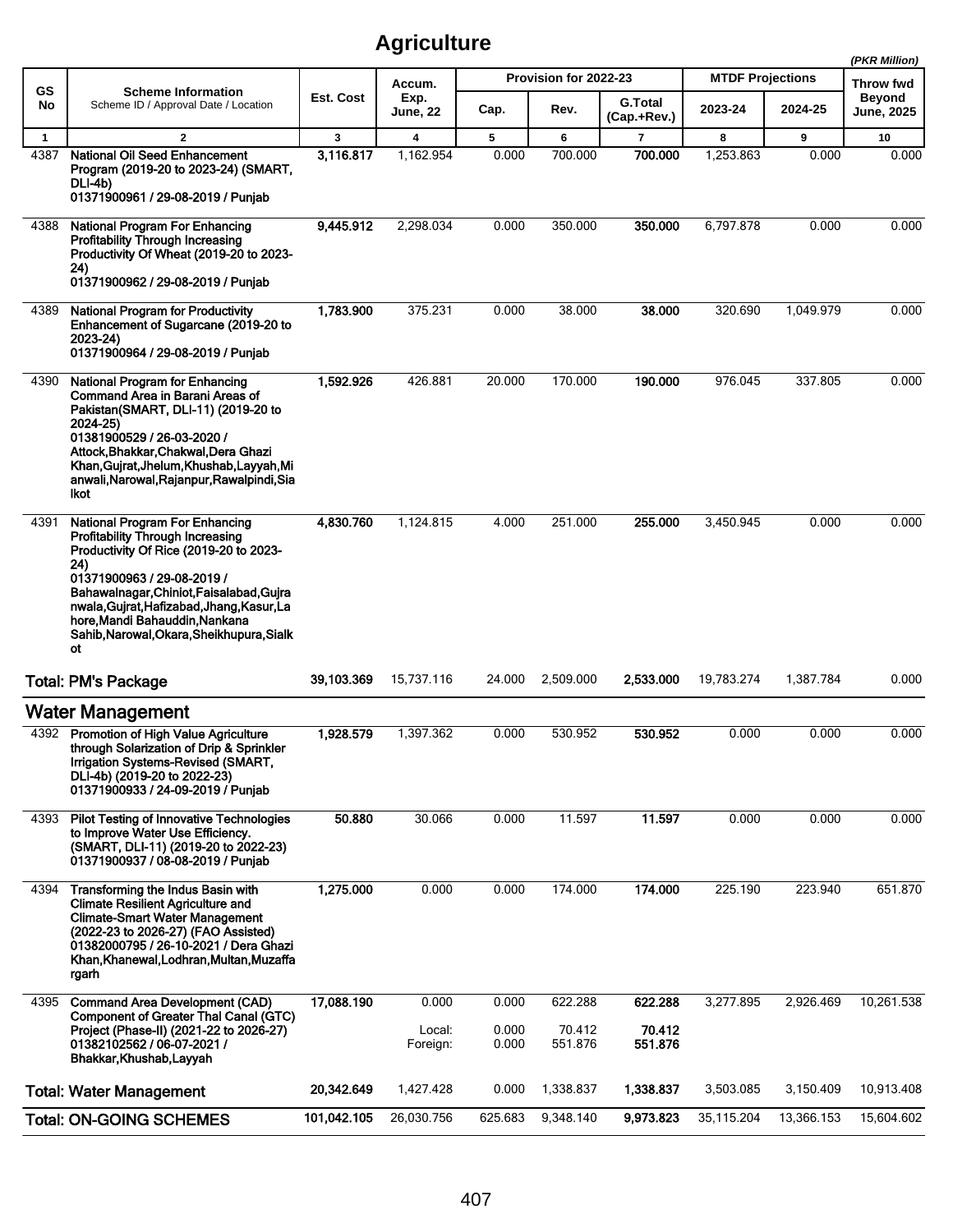|              |                                                                                                                                                                                                                                                                                                                                                                                                                                                                  |           |                         |        |                       |                               |                         |         | (PKR Million)               |
|--------------|------------------------------------------------------------------------------------------------------------------------------------------------------------------------------------------------------------------------------------------------------------------------------------------------------------------------------------------------------------------------------------------------------------------------------------------------------------------|-----------|-------------------------|--------|-----------------------|-------------------------------|-------------------------|---------|-----------------------------|
| GS           | <b>Scheme Information</b>                                                                                                                                                                                                                                                                                                                                                                                                                                        |           | Accum.                  |        | Provision for 2022-23 |                               | <b>MTDF Projections</b> |         | Throw fwd                   |
| No           | Scheme ID / Approval Date / Location                                                                                                                                                                                                                                                                                                                                                                                                                             | Est. Cost | Exp.<br><b>June, 22</b> | Cap.   | Rev.                  | <b>G.Total</b><br>(Cap.+Rev.) | 2023-24                 | 2024-25 | <b>Beyond</b><br>June, 2025 |
| $\mathbf{1}$ | $\overline{2}$                                                                                                                                                                                                                                                                                                                                                                                                                                                   | 3         | $\overline{\mathbf{4}}$ | 5      | 6                     | 7                             | 8                       | 9       | 10                          |
|              | <b>NEW SCHEMES</b><br><b>Agriculture Education</b>                                                                                                                                                                                                                                                                                                                                                                                                               |           |                         |        |                       |                               |                         |         |                             |
|              | 4396 Provision of Missing<br><b>Facilities/Infrastructure at Sub Campus</b><br>of PMAS-Arid Agriculture University at<br>Attock<br>01262201817 / Un-Approved / Attock                                                                                                                                                                                                                                                                                            | 330.480   | 0.000                   | 0.000  | 45.000                | 45.000                        | 285.480                 | 0.000   | 0.000                       |
| 4397         | <b>Piloting Precision Agriculture</b><br>Technologies in the Selected Agro-<br><b>Ecological Zones of Punjab (Smart DLI</b><br>11) (2022-23 to 2024-25)<br>01092200687 / Un-Approved /<br>Faisalabad                                                                                                                                                                                                                                                             | 300.000   | 0.000                   | 0.000  | 25.000                | 25.000                        | 124.138                 | 100.000 | 50.862                      |
| 4398         | <b>Establishment of Facilitation Center for</b><br>Day Scholar Girls at University of<br>Agriculture Faisalabad (2022-23 to 2023<br>-24)<br>01092200710 / Un-Approved /<br>Faisalabad                                                                                                                                                                                                                                                                            | 350.000   | 0.000                   | 0.000  | 40.000                | 40.000                        | 310.000                 | 0.000   | 0.000                       |
| 4399         | Provision of Lodging Facility to 1000<br>Female Students at University of<br>Agriculture, Faisalabad (2022-23 to 2024<br>$-25)$<br>01092200715 / Un-Approved /<br>Faisalabad                                                                                                                                                                                                                                                                                     | 998.000   | 0.000                   | 0.000  | 50.000                | 50.000                        | 400.000                 | 348.000 | 200.000                     |
| 4400         | <b>Establishment of Capacity Building</b><br>Center (CBC) at University of<br>Agriculture, Faisalabad (2022-23 to 2023<br>-24)<br>01092200722 / Un-Approved /<br>Faisalabad                                                                                                                                                                                                                                                                                      | 250,000   | 0.000                   | 0.000  | 30.000                | 30,000                        | 220.000                 | 0.000   | 0.000                       |
| 4401         | Strengthening of MNS University of<br>Agriculture, Multan (2022-23 to 2024-25)<br>01242200677 / Un-Approved / Multan                                                                                                                                                                                                                                                                                                                                             | 650.000   | 0.000                   | 0.000  | 39.587                | 39.587                        | 385.000                 | 185.000 | 40.413                      |
|              | <b>Total: Agriculture Education</b>                                                                                                                                                                                                                                                                                                                                                                                                                              | 2,878.480 | 0.000                   | 0.000  | 229.587               | 229.587                       | 1,724.618               | 633.000 | 291.275                     |
|              | <b>Agriculture Extension</b>                                                                                                                                                                                                                                                                                                                                                                                                                                     |           |                         |        |                       |                               |                         |         |                             |
|              | 4402 Provision of Missing Facilities at Farms<br>of Extension and Adaptive Research<br>Wing of Punjab Agriculture Department<br>(2022-23 to 2024-25)<br>01372200865 / Un-Approved /<br>Attock, Bahawalpur, Bhakkar, Chakwal, De<br>ra Ghazi<br>Khan, Gujranwala, Jhang, Khanewal, Khus<br>hab, Layyah, Mandi<br>Bahauddin, Mianwali, Multan, Muzaffargar<br>h, Narowal, Pakpattan, Rahim Yar<br>Khan, Sahiwal, Sargodha, Sheikhupura, To<br>ba Tek Singh, Vehari | 1,000.000 | 0.000                   | 30.000 | 45.000                | 75.000                        | 500.000                 | 435.000 | 0.000                       |
| 4403         | <b>Strengthening of Agricultural Training</b><br>Institutes by Providing Missing Facilities<br>for Improvement of Pre- & In-Service<br>Training (2022-23 to 2024-25)<br>01382200877 / Un-Approved /<br>Layyah, Rahim Yar<br>Khan, Rawalpindi, Sargodha                                                                                                                                                                                                           | 375.000   | 0.000                   | 0.000  | 30.000                | 30.000                        | 165.000                 | 100.000 | 80.000                      |
|              | <b>Total: Agriculture Extension</b>                                                                                                                                                                                                                                                                                                                                                                                                                              | 1,375.000 | 0.000                   | 30.000 | 75.000                | 105.000                       | 665.000                 | 535.000 | 80.000                      |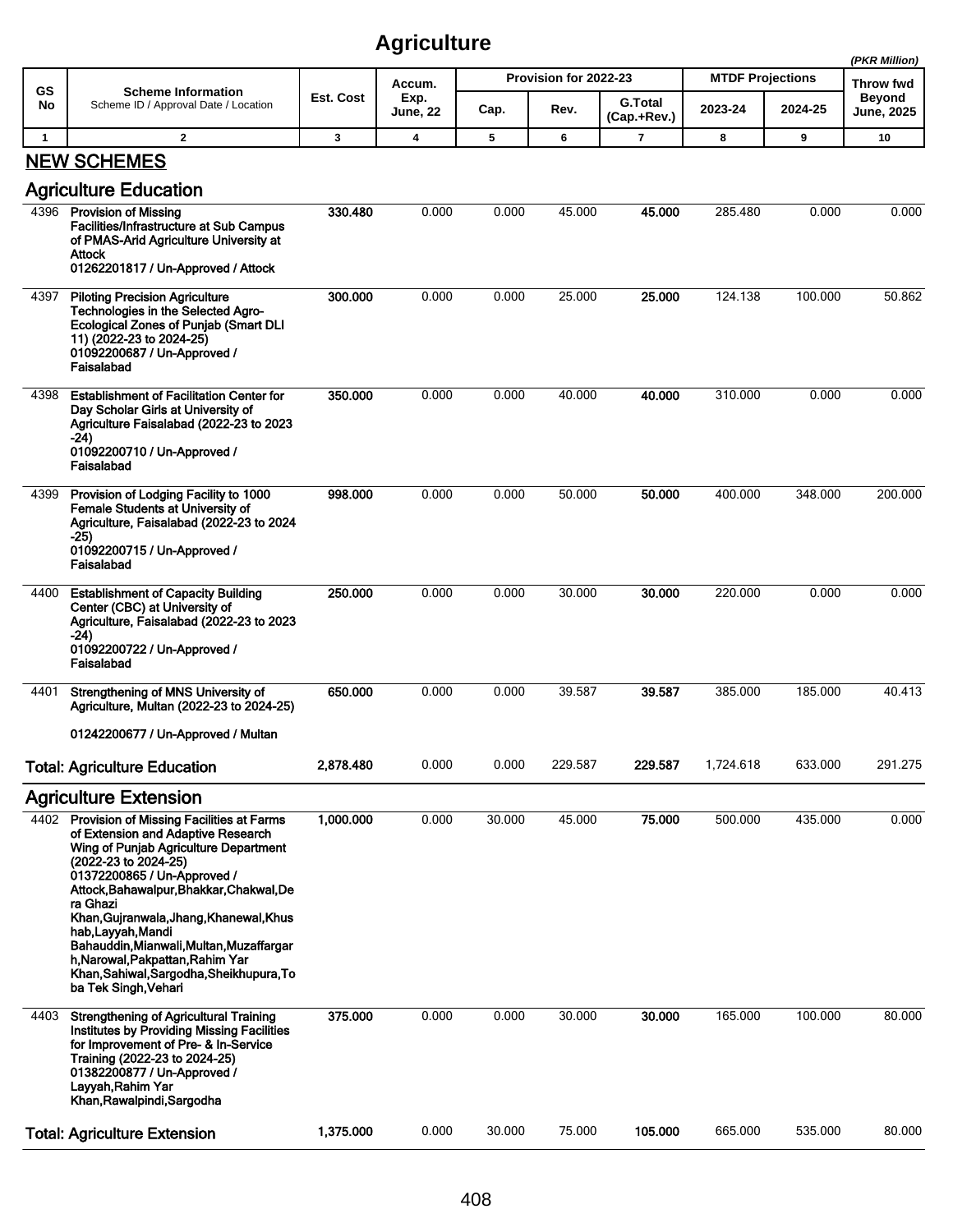|              |                                                                                                                                                                                                                                                                                                                                                                                                                             |           |                         |        |                       |                               |                         |         | (PKR Million)              |
|--------------|-----------------------------------------------------------------------------------------------------------------------------------------------------------------------------------------------------------------------------------------------------------------------------------------------------------------------------------------------------------------------------------------------------------------------------|-----------|-------------------------|--------|-----------------------|-------------------------------|-------------------------|---------|----------------------------|
| GS           | <b>Scheme Information</b>                                                                                                                                                                                                                                                                                                                                                                                                   | Est. Cost | Accum.                  |        | Provision for 2022-23 |                               | <b>MTDF Projections</b> |         | Throw fwd<br><b>Beyond</b> |
| No           | Scheme ID / Approval Date / Location                                                                                                                                                                                                                                                                                                                                                                                        |           | Exp.<br><b>June, 22</b> | Cap.   | Rev.                  | <b>G.Total</b><br>(Cap.+Rev.) | 2023-24                 | 2024-25 | <b>June, 2025</b>          |
| $\mathbf{1}$ | $\overline{2}$                                                                                                                                                                                                                                                                                                                                                                                                              | 3         | $\boldsymbol{4}$        | 5      | 6                     | $\overline{7}$                | 8                       | 9       | 10                         |
|              | <b>Agriculture Information</b>                                                                                                                                                                                                                                                                                                                                                                                              |           |                         |        |                       |                               |                         |         |                            |
| 4404         | <b>Strengthening of Audio / Video</b><br>Production Facilities at A/V Studios<br>Lahore and Faisalabad Offices along<br>with Creation of Media Liaison Units at<br>Bahawalpur, Sargodha & Dera Ghazi<br>Khan for Information Dissemination to<br>Farmers through Print, Electronic and<br>Digital media (2022-23 to 2023-24)<br>01382200880 / Un-Approved /<br>Bahawalpur, Dera Ghazi<br>Khan, Faisalabad, Lahore, Sargodha | 70.000    | 0.000                   | 0.000  | 70.000                | 70.000                        | 0.000                   | 0.000   | 0.000                      |
|              | <b>Total: Agriculture Information</b>                                                                                                                                                                                                                                                                                                                                                                                       | 70.000    | 0.000                   | 0.000  | 70.000                | 70.000                        | 0.000                   | 0.000   | 0.000                      |
|              | <b>Agriculture Research</b>                                                                                                                                                                                                                                                                                                                                                                                                 |           |                         |        |                       |                               |                         |         |                            |
| 4405         | Up-scaling of Blackberry and Groundnut<br>research programs for Agri-business<br>promotion in Barani Region Puniab<br>(Smart DLI 2) (2022-23 to 2024-25)<br>01382200713 / Un-Approved /<br>Attock, Chakwal, Khushab, Mianwali, Raw<br>alpindi                                                                                                                                                                               | 350.000   | 0.000                   | 10.000 | 40.000                | 50.000                        | 165.000                 | 100.000 | 35.000                     |
| 4406         | <b>Provision of Micronutrient Analysis</b><br><b>Facility in District Soil and Water Testing</b><br>Labs in Punjab (Smart DLI 2) (2022-23)<br>01382200714 / Un-Approved /<br>Attock, Bhakkar, Jhang, Khanewal, Khusha<br>b, Layyah, Mandi<br>Bahauddin, Muzaffargarh, Okara, Rahim<br>Yar Khan, Sahiwal, Toba Tek Singh                                                                                                     | 327.000   | 0.000                   | 0.000  | 150.000               | 150,000                       | 177.000                 | 0.000   | 0.000                      |
| 4407         | <b>Upscaling of Date Palm Research Sub-</b><br>Station, Jhang & Papaya Promotion<br>through Varietal Improvement &<br>Management of Papaya Leaf Curl Virus<br>(Smart DLI 2, 4b) (2022-23 to 2024-25)<br>01382200717 / Un-Approved /<br>Faisalabad, Jhang                                                                                                                                                                    | 300.000   | 0.000                   | 25.000 | 50.000                | 75.000                        | 125.000                 | 100.000 | 0.000                      |
|              | 4408 Strengthening of Research Activities<br>through Provision of Missing Facilities at<br>Research Institutes (2022-23 to 2024-<br>25)<br>01022200718 / Un-Approved /<br>Bahawalnagar, Bahawalpur, Faisalabad, K<br>hanewal, Multan, Rahim Yar Khan, Vehari                                                                                                                                                                | 375.000   | 0.000                   | 20.000 | 20.000                | 40.000                        | 180.000                 | 110.000 | 45.000                     |
| 4409         | Promoting Research for Enhancement of<br>Mash and Lentil through Early<br><b>Generation Seed Production to Reduce</b><br>Pulses Import Bill (Smart DLI 2, 4b)<br>(2022-23 to 2024-25)<br>01382201589 / Un-Approved /<br>Bhakkar, Chakwal, Dera Ghazi<br>Khan, Narowal, Sialkot                                                                                                                                              | 120.000   | 0.000                   | 0.000  | 30.000                | 30.000                        | 40.000                  | 50.000  | 0.000                      |
|              | <b>Total: Agriculture Research</b>                                                                                                                                                                                                                                                                                                                                                                                          | 1,472.000 | 0.000                   | 55.000 | 290.000               | 345.000                       | 687.000                 | 360.000 | 80.000                     |
|              | <b>Crop Reporting Services</b>                                                                                                                                                                                                                                                                                                                                                                                              |           |                         |        |                       |                               |                         |         |                            |
|              | 4410 Orchards Census through Remote<br>Sensing (Using Satellite & Drone Images<br>/ Mapping) and Digitization of all<br>Orchards through Mobile Applications /<br>Software in Punjab (2022-23 to 2023-24)<br>01372200886 / Un-Approved / Punjab                                                                                                                                                                             | 100.000   | 0.000                   | 0.000  | 45.000                | 45.000                        | 10.000                  | 0.000   | 0.000                      |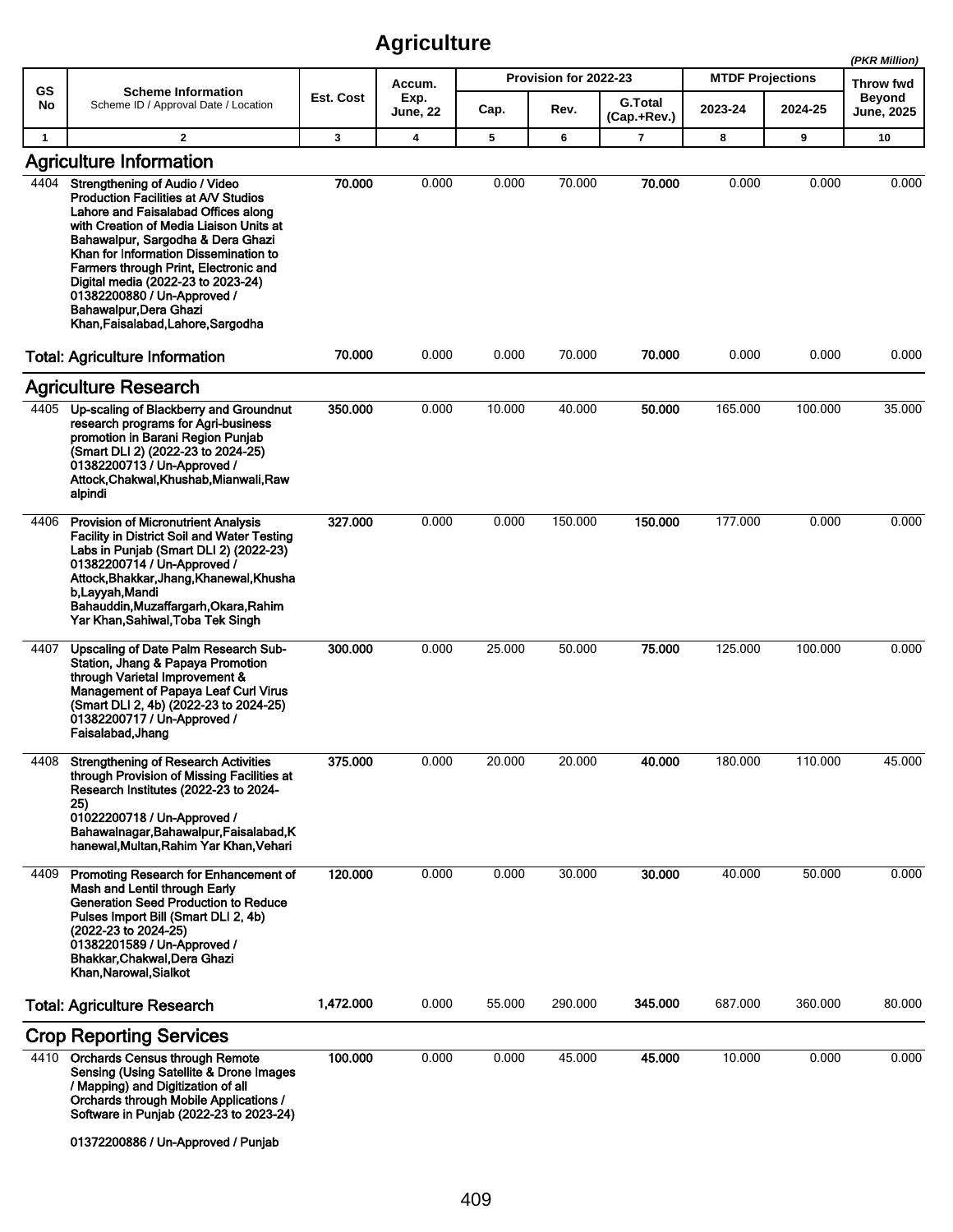|              |                                                                                                                                                                                                                                                                                |            |                         |                |                       |                               |                         |           | (PKR Million)               |
|--------------|--------------------------------------------------------------------------------------------------------------------------------------------------------------------------------------------------------------------------------------------------------------------------------|------------|-------------------------|----------------|-----------------------|-------------------------------|-------------------------|-----------|-----------------------------|
| GS           | <b>Scheme Information</b>                                                                                                                                                                                                                                                      |            | Accum.                  |                | Provision for 2022-23 |                               | <b>MTDF Projections</b> |           | Throw fwd                   |
| No           | Scheme ID / Approval Date / Location                                                                                                                                                                                                                                           | Est. Cost  | Exp.<br><b>June, 22</b> | Cap.           | Rev.                  | <b>G.Total</b><br>(Cap.+Rev.) | 2023-24                 | 2024-25   | <b>Beyond</b><br>June, 2025 |
| $\mathbf{1}$ | $\overline{2}$                                                                                                                                                                                                                                                                 | 3          | 4                       | 5              | 6                     | $\overline{7}$                | 8                       | 9         | 10                          |
| 4411         | <b>Provision of Funds for the Construction</b><br>of Office Facility for CRS Field Staff<br>(2022-23 to 2024-25)<br>01372200903 / Un-Approved / Punjab                                                                                                                         | 300.000    | 0.000                   | 30.000         | 0.000                 | 30,000                        | 150,000                 | 75.000    | 45.000                      |
|              | <b>Total: Crop Reporting Services</b>                                                                                                                                                                                                                                          | 400.000    | 0.000                   | 30.000         | 45.000                | 75.000                        | 160.000                 | 75.000    | 45.000                      |
|              | <b>Economics &amp; Marketing</b>                                                                                                                                                                                                                                               |            |                         |                |                       |                               |                         |           |                             |
| 4412         | <b>Program for Establishment of Model</b>                                                                                                                                                                                                                                      | 15,000.000 | 0.000                   | 0.000          | 10.000                | 10.000                        | 10,000.000              | 4,990.000 | 0.000                       |
|              | <b>Markets in Punjab</b><br>01381900957 / Un-Approved / Dera<br>Ghazi Khan, Lahore, Rawalpindi                                                                                                                                                                                 |            | Local:<br>Foreign:      | 0.000<br>0.000 | 0.000<br>10.000       | 0.000<br>10.000               |                         |           |                             |
|              | <b>Total: Economics &amp; Marketing</b>                                                                                                                                                                                                                                        | 15,000.000 | 0.000                   | 0.000          | 10.000                | 10.000                        | 10,000.000              | 4,990.000 | 0.000                       |
|              | <b>Pest Warning and Quality</b>                                                                                                                                                                                                                                                |            |                         |                |                       |                               |                         |           |                             |
| Control      |                                                                                                                                                                                                                                                                                |            |                         |                |                       |                               |                         |           |                             |
| 4413         | Mitigating the Emerging Issues of<br>Pesticide Residues in Vegetables and<br>Rice through Capacity Building of<br><b>Farmers and Extension Agents (Smart</b><br>DLI 4b) (2022-23 to 2025-26)<br>01372200842 / Un-Approved / Punjab                                             | 350,000    | 0.000                   | 0.000          | 50.000                | 50,000                        | 175.000                 | 90.000    | 35.000                      |
| Control      | <b>Total: Pest Warning and Quality</b>                                                                                                                                                                                                                                         | 350.000    | 0.000                   | 0.000          | 50.000                | 50.000                        | 175.000                 | 90.000    | 35.000                      |
|              | <b>Soil Survey of Punjab</b>                                                                                                                                                                                                                                                   |            |                         |                |                       |                               |                         |           |                             |
| 4414         | Mapping of Soil Series in Selected Areas<br>of Sargodha District under Citrus<br><b>Orchards and Infrastructure</b><br>Improvement of Soil Survey of the<br>Punjab (2022-23 to 2024-25)<br>01332200858 / Un-Approved / Sargodha                                                | 150.000    | 0.000                   | 0.000          | 30.000                | 30.000                        | 65.000                  | 35.000    | 20.000                      |
| 4415         | Strengthening of GIS Labs of Soil<br>Survey of Punjab to Evaluate the Impact<br>of Human Interventions on Different Soil<br>Series of Punjab (2022-23 to 2024-25)<br>01382200857 / Un-Approved /<br>Bahawalpur, Dera Ghazi<br>Khan, Faisalabad, Gujranwala, Lahore, Mu<br>ltan | 350.000    | 0.000                   | 0.000          | 40.000                | 40.000                        | 166.033                 | 53.967    | 90.000                      |
|              | <b>Total: Soil Survey of Punjab</b>                                                                                                                                                                                                                                            | 500.000    | 0.000                   | 0.000          | 70.000                | 70.000                        | 231.033                 | 88.967    | 110.000                     |
|              | <b>Water Management</b>                                                                                                                                                                                                                                                        |            |                         |                |                       |                               |                         |           |                             |
| 4416         | <b>Water Productivity Enhancement</b><br>through Regenerative Climate Smart<br>Agriculture (WP-RCA) (Smart DLI 11)<br>(2022-23 to 2024-25)<br>01342200836 / Un-Approved / Okara                                                                                                | 51.590     | 0.000                   | 0.000          | 16.590                | 16.590                        | 26.734                  | 6.734     | 1.532                       |
| 4417         | Development of Culturable Waste Land<br>in Riverine Areas through Development<br><b>Irrigation Conveyance Network (Smart</b><br>DLI 11) (2022-23 to 2025-26)<br>01372200834 / Un-Approved / Punjab                                                                             | 2,000.000  | 0.000                   | 0.000          | 100.000               | 100.000                       | 500.000                 | 500.000   | 900.000                     |